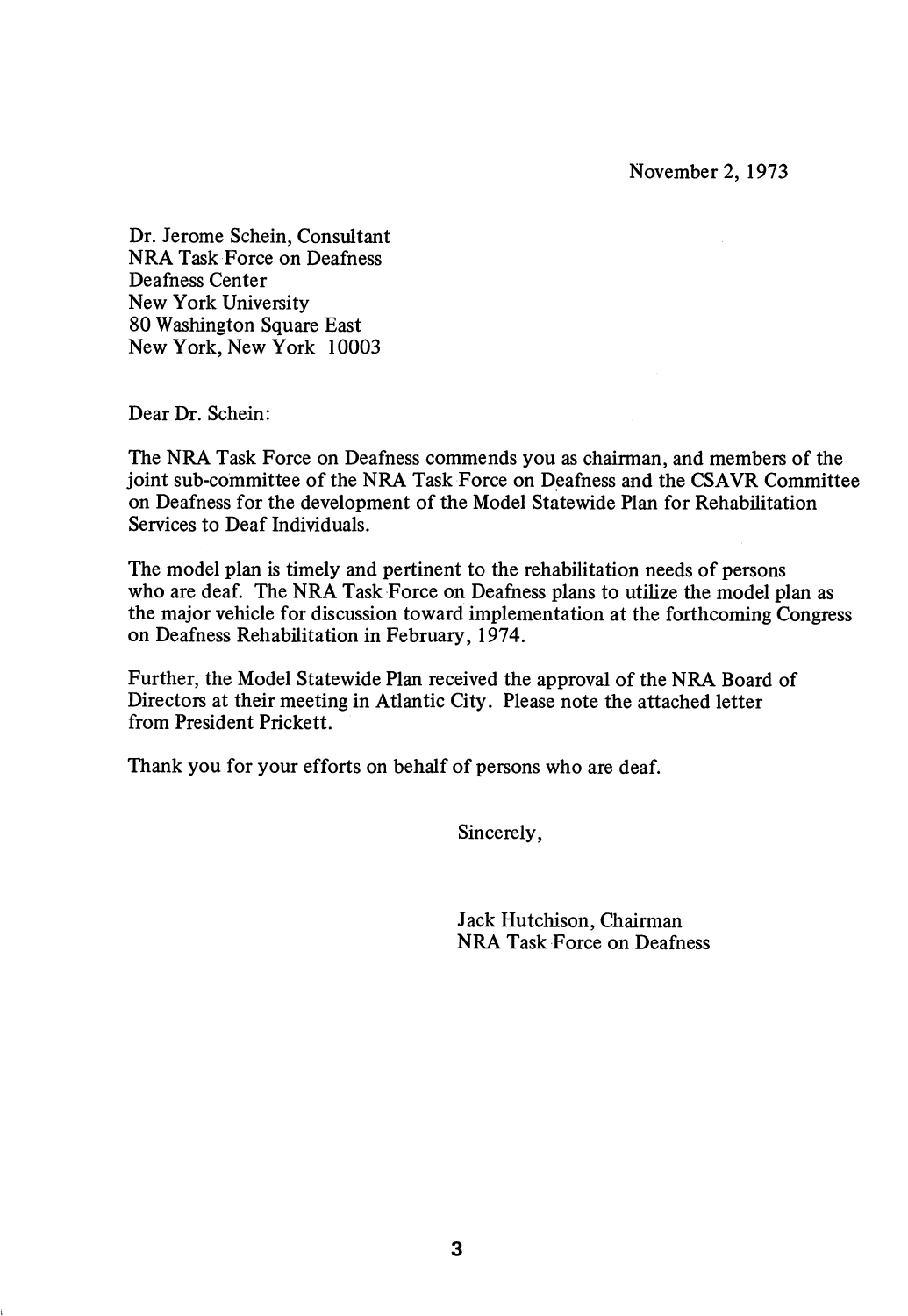November 5, 1973

Dr. Jack Hutchison, Chairman NRA Task Force on Deafness 9200 Wisconsin Avenue Washington, D.C. 20014

Dear Dr. Hutchison:

The National Rehabilitation Association Board of Directors, in session in Atlantic City, New Jersey, October 31, 1973, commended the efforts of the NRA Task Force on Deafness. Further, the NRA Board of Directors accepted in principle the Model Statewide Plan for Rehabilitation Services to Deaf Individuals and encourages its members to utilize the principles and programs contained in the plan.

The NRA Board recognizes the combined subcommittee of the NRA Task Force on Deafness and the CSAVR Committee on Deafness in the joint development of the model plan, and commends their efforts.

The NRA Board encourages the use of the model plan in the forthcoming Congress on Deafness Rehabilitation and endorses its principles.

Sincerely,

John S. Prickett, Jr., President National Rehabilitation Association